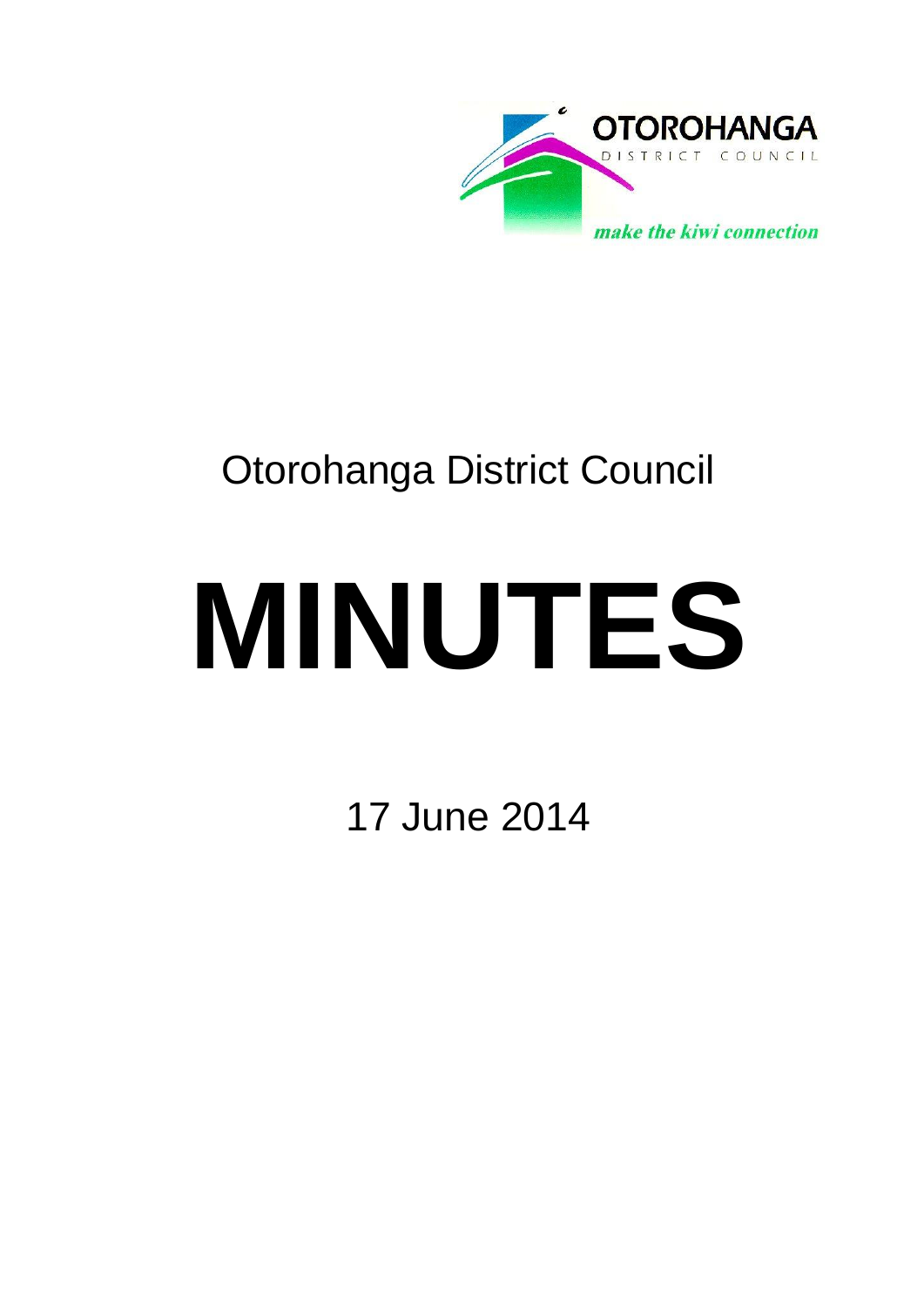### **OTOROHANGA DISTRICT COUNCIL**

17 June 2014

Minutes of an ordinary meeting of the Otorohanga District Council held in the Council Chambers, Maniapoto St, Otorohanga on Tuesday 17 June 2014 commencing at 10.02am.

# **MINUTES**

Minutes are unconfirmed and subject to amendment at the next meeting of Council.

#### **ORDER OF BUSINESS:**

| <b>ITEM</b>            | <b>PRECIS</b>                                     | <b>PAGE</b> |
|------------------------|---------------------------------------------------|-------------|
| <b>PRESENT</b>         |                                                   | 1           |
| <b>IN ATTENDANCE</b>   |                                                   | 1           |
| <b>APOLOGIES</b>       |                                                   |             |
| <b>OPENING PRAYER</b>  |                                                   | 1           |
|                        | <b>ITEMS TO BE CONSIDERED IN GENERAL BUSINESS</b> | 1           |
|                        | CONFIRMATION OF MINUTES - 20 MAY 2014             | 1           |
| <b>REPORTS</b>         |                                                   | 1           |
| Item 82                | OTOROHANGA COMMUNITY BOARD MINUTES - 8 MAY 2014   | 1           |
| Item 83                | KAWHIA COMMUNITY BOARD MINUTES - 23 MAY 2014      | 1           |
| Item 84                | REQUEST TO WAIVE DOG INFRINEMENT FEE - P DIACK    | 2           |
| Item 85                | ANNUAL PLAN SUBMISSIONS 2014                      | 2           |
| Item 86                | 2014/15 RATES RESOLUTION                          | 6           |
| Item 87                | ODC MATTERS REFERRED FROM 20 MAY 2014             | 11          |
| <b>GENERAL</b>         |                                                   | 12          |
| <b>MEETING CLOSURE</b> |                                                   | 14          |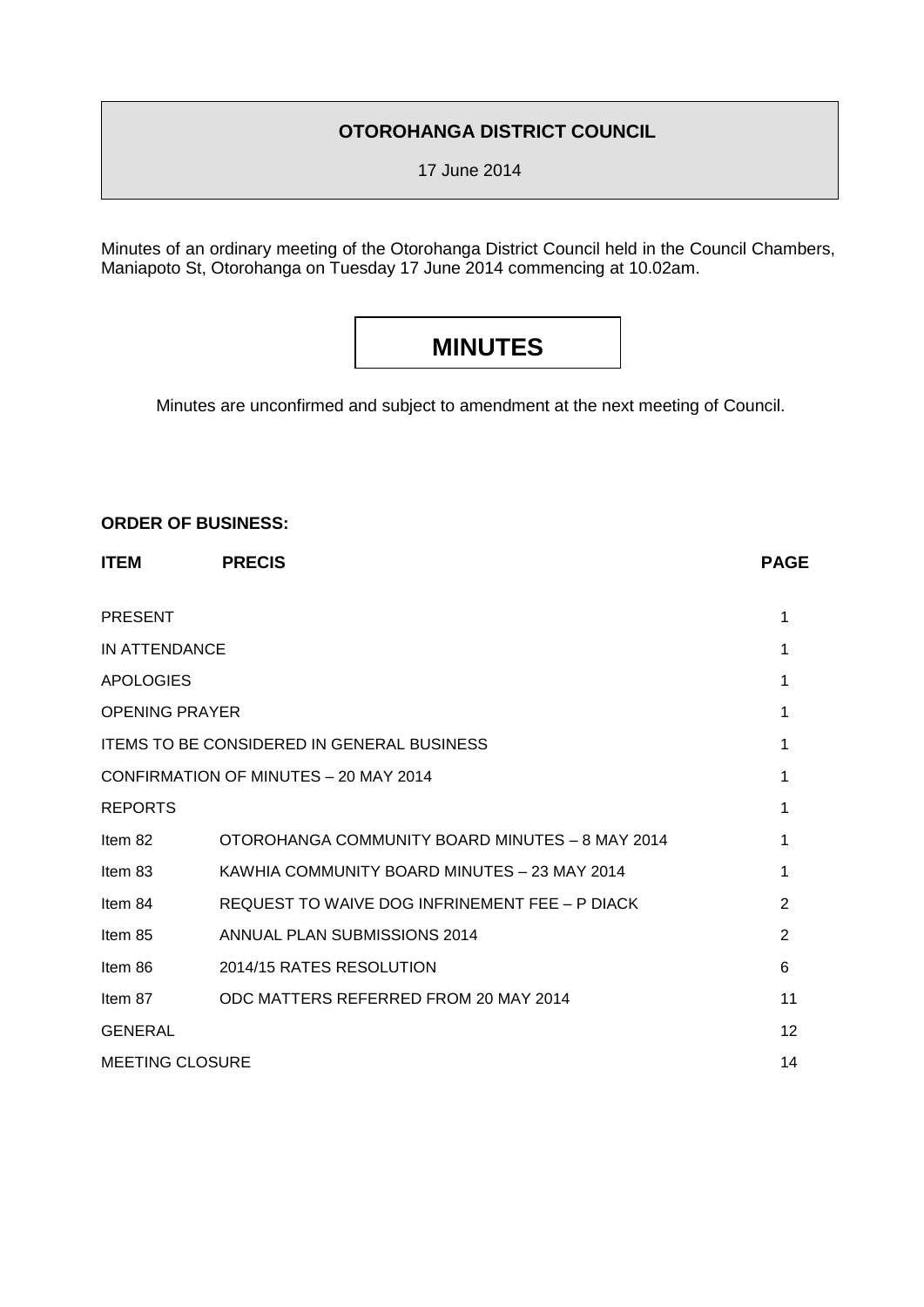#### **PRESENT**

Mr MM Baxter (Mayor), Crs, RA Klos, RM Johnson, KC Phillips, DM Pilkington (Deputy Mayor), RJ Prescott, PD Tindle and AJ Williams.

#### **IN ATTENDANCE**

Messrs DC Clibbery (Chief Executive & Engineering Manager), GD Bunn (Finance & Administration Manager), AR Loe (Environmental Services Manager), B O'Callaghan (District Accountant) and CA Tutty (Governance Supervisor).

His Worship declared the meeting open and welcomed those present.

#### **OPENING PRAYER**

Cr Klos read the Opening Prayer.

#### **CONFIRMATION OF MINUTES – 20 MAY 2014**

**Resolved** that the minutes of the meeting of the Otorohanga District Council held on 20 May 2014, as amended, be approved as a true and correct record of that meeting.

#### **Cr Phillips / Cr Johnson**

#### **MATTERS ARISING**

His Worship referred to the item regarding the Te Kawa Road intersection – Ouruwhero Road and requested that the Stop signage be amended to read 'Give Way' from the West direction.

Cr Phillips referred to the item regarding the Rewarewa Recreation Reserve and requested it be noted in the minutes that he voted against the motion.

#### **REPORTS**

#### **Item 82 OTOROHANGA COMMUNITY BOARD MINUTES - 8 MAY 2014**

#### **Resolved**

That the minutes of the meeting of the Otorohanga Community Board held on 8 May 2014 be received.

#### **Cr Prescott / Cr Tindle**

#### **Item 83 KAWHIA COMMUNITY BOARD MINUTES - 23 MAY 2014**

#### **Resolved**

That the minutes of the meeting of the Kawhia Community Board held on 23 May 2014 be received.

#### **Cr Pilkington / His Worship**

#### **MATERS ARISING**

Cr Pilkington referred to Page 4, the item regarding the Waikato Mayoral Forum and requested it be noted that Councillor Robyn Klos has been appointed the alternate Council Member of the Waikato Spatial Plan Joint Committee.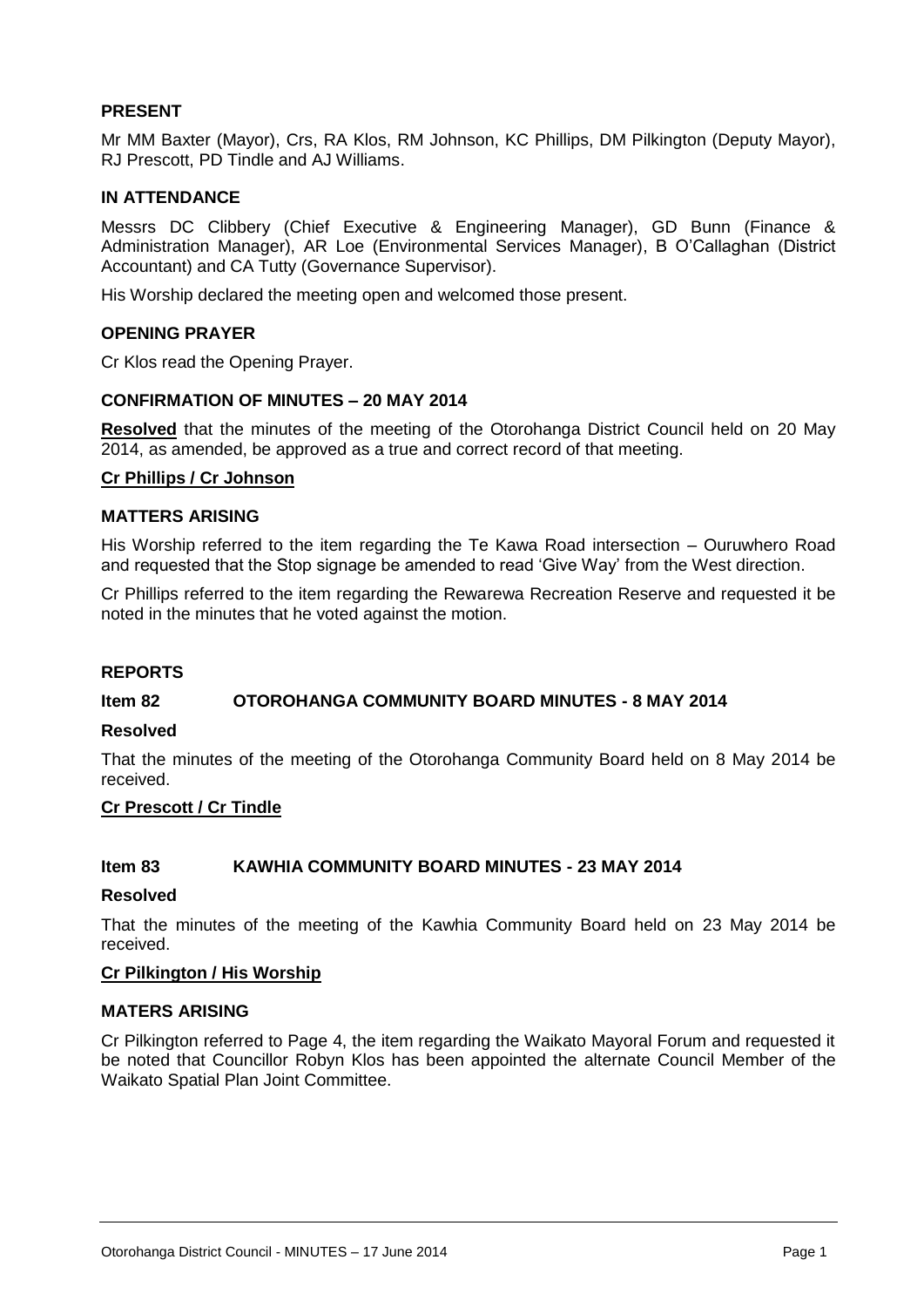#### **Item 84 REQUEST TO WAIVE INFRINGEMENT FEE**

#### **Discussion**

The Environmental Services Manager presented his report informing Members that Mr Paul Diack has appealed a Dog Control Infringement Notice and requested that the fee be waived. He advised that the value of the infringement fee is \$300. The Environmental Services Manager further advised that Mr Diack has now paid all outstanding fees. He said that Council's Animal Control Contractor does attempt to make contact with non-payers, in an effort to establish where they are living.

#### **Resolved**

That Council waives the Dog Control Infringement Notice fee of \$300 appealed by Mr Paul Diack.

#### **Cr Prescott / Cr Johnson**

#### **Item 85 ANNUAL PLAN SUBMISSIONS 2014**

#### **Discussion**

Council Members gave consideration to the submissions not being heard as follows –

#### **THE ENVIROSCHOOLS FOUNDATION**

The Chief Executive reported that the Foundation is not seeking any changes to the Annual Plan however, the purpose of the submission is recognising and acknowledging Council's contribution to the EnviroSchools program. He referred to the Waste Minimisation Fund and advised that Council could allocate small amounts to additional Schools. His Worship said that Council supports the EnviroSchools program and that it is up to the individual Schools to approach Council for assistance.

#### **KAWHIA COMMUNITY BOARD**

Cr Pilkington reported that the Board had considered the previously agreed Footpath Program for Kawhia which is funded out of the Roading budget. The Chief Executive referred to the construction of a footpath on the Harbour side of the road between the Kawhia garage and Mr John Staples' residence and reported that this will be a sizable amount of work. He said the work has been placed over three separate year's allocations and suggested that this continue as per the existing schedule. The Chief Executive suggested that the Board wished to continue with the improvement of Footpaths and that the submission was raising awareness of this. Cr Pilkington reported that the proposed work is included within the Roading Budget every second year. She suggested that a further workshop be held by the Board to give consideration as to what is feasible. Cr Johnson felt that if the provision of a footpath is a public safety issue then the proposed work should be brought forward. His Worship felt that there is no need for any change as the program is in place and that the work will be continued as proposed. Cr Pilkington advised that the Board wanted to look at the Footpath Program priority list to reconfirm its priorities. The District Accountant informed Members that there is \$10,000 in next year's Budget under Roading and a further \$10,000 sundry allowance which could be utilised for this purpose. Cr Pilkington informed Members that it will be great to see the commencement of Footpath construction between the Kawhia Garage and Mr John Staples' residence however, this will involve significant costs for some sections of the work.

The Chief Executive informed Members that a Level of Service Survey is being forwarded with Council's six monthly newsletter. Included in this is the option to increase funding for Footpath construction, and that this could be accelerated if signalled.

#### **Seal Extension**

Cr Pilkington reported that the proposed Seal Extension works relate to Wetere Street and the western end of Cowell Street. The Chief Executive advised that the proposed Seal Extension is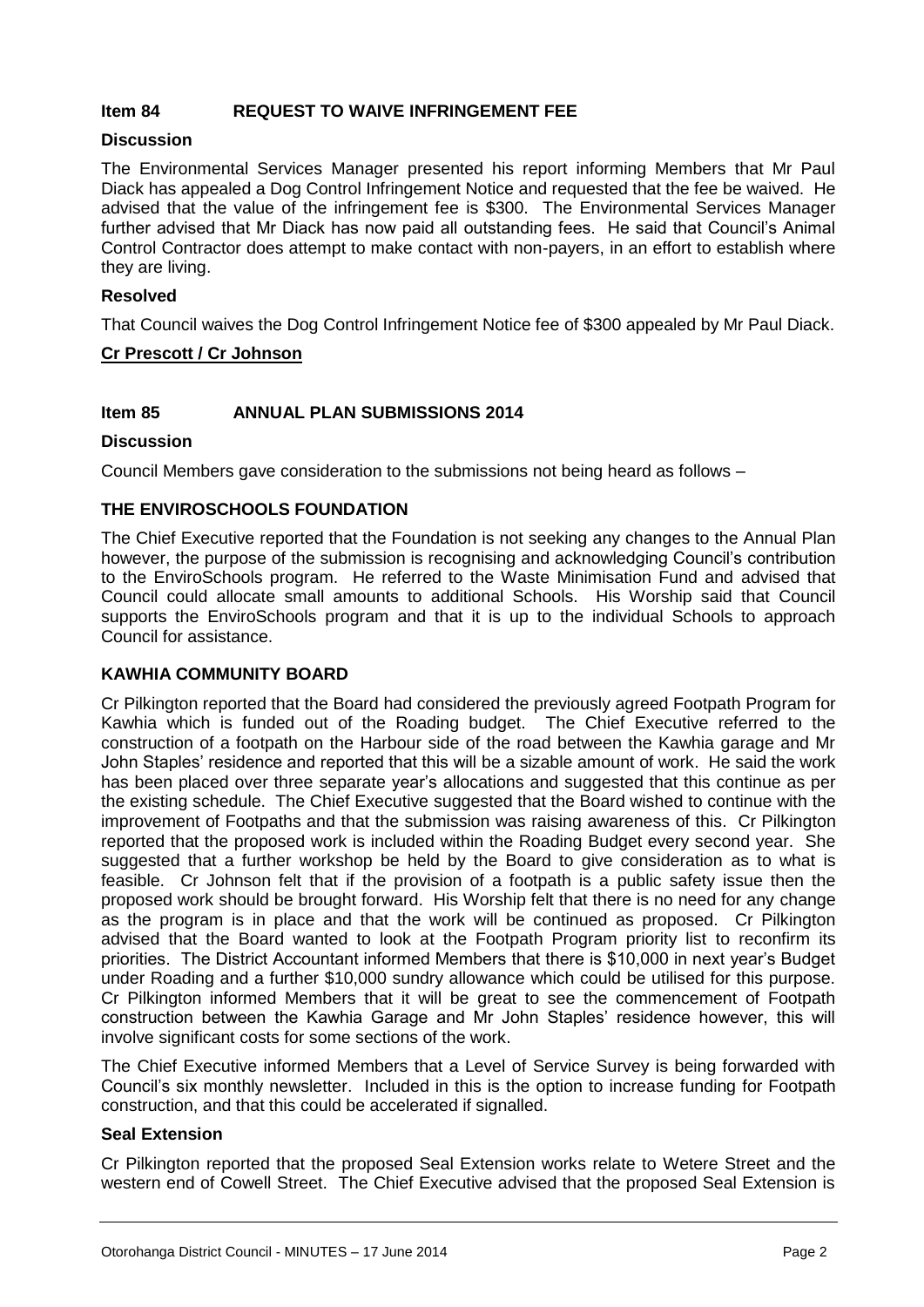very minor work however, Council has given a clear signal that it is not economically justified to carry out this work unsubsidised. He said it could be suggested to the Board that if they want to proceed with the work, the cost be fully funded from the Kawhia account. He said the total cost might be in the order of \$50,000.

#### **Funding within the two Communities**

The Finance and Administration Manager advised that there are a number of activities which are funded jointly however, there are also activities which should be 'ring fenced'. He referred in particular to the Aotea Seawall and the Kawhia Water Supply. It was suggested that this proposal should be discussed further in the funding review later this year.

#### **DEMOCRATS FOR SOCIAL CREDIT**

Members referred to the submission lodged by Democrats for Social Credit. It was agreed that the submitters be thanked for their submission.

#### **SPORT WAIKATO**

Mr Mike McGuire (General Manager) and Ms Robbie Matthews (District Coordinator) attended the meeting and presented a submission on behalf of Sport Waikato. Mr McGuire lodged an apology on behalf of Mr Matthew Cooper who was unable to attend the meeting. Mr McGuire advised that Sport Waikato recognises and acknowledges Council for their ongoing commitment and support for Sport and Recreation. He said he would like to thank Council for the decision in the long term plan to continue to fund the salary and overheads of the District Coordinators role.

Mr McGuire reported that it is becoming more difficult for Communities to obtain funding for sporting related activities.

Cr Klos queried how the purpose of the Coordinator's role translates into what actually happens. Mr McGuire replied that the Coordinator is working within the Community to identify its needs via Pre-schools, Schools, Clubs and Organisations. He said work is then carried out to meet these needs. Cr Klos queried whether the Coordinator's role was that of planning or 'doing'. Mr McGuire replied that it identifies the needs of the Community to enable the Community to follow up on these needs. He said it could be referred to as a facilitating role.

In reply to a query regarding how it is demonstrated whether the job is being carried out well, Mr McGuire informed Members that this is via feedback and consideration as to where the Community needs were and where they are now. His Worship queried whether Council needs to extend the Coordinator's work or is Council being over serviced.

Ms Matthews reported that some Councils have an Events Coordinator on their Staff. She said the role of a Coordinator is more of a strategic position, developing and setting up events. Cr Pilkington queried whether Sport Waikato provided any follow up as to whether groups/events are continuing and whether they need further support. The Coordinator replied that 'yes' this is discussed with them. She said succession training is very important. Ms Matthews advised that one of the key issues is that a Sport Waikato Coordinator is seen as an independent person there to help to bring the various Clubs/Organisations together. In reply to Cr Johnson regarding whether any areas of concern have been highlighted, Ms Matthews referred to the proposed development of the Island Reserve. Mr McGuire advised that the Coordinator works with the various Clubs/Organisations not to continue in what they were doing in the past but, establishing better ways to provide for the future.

#### **ODC STAFF SUBMISSION**

The Finance and Administration Manager presented the Staff submission being –

1. \$6,000 budget included in Corporate Planning for the Healthy Rivers Forum. This additional cost will be funded from District Rates, 50% from General Rates and 50% from UAGC (Uniform Annual General Charge).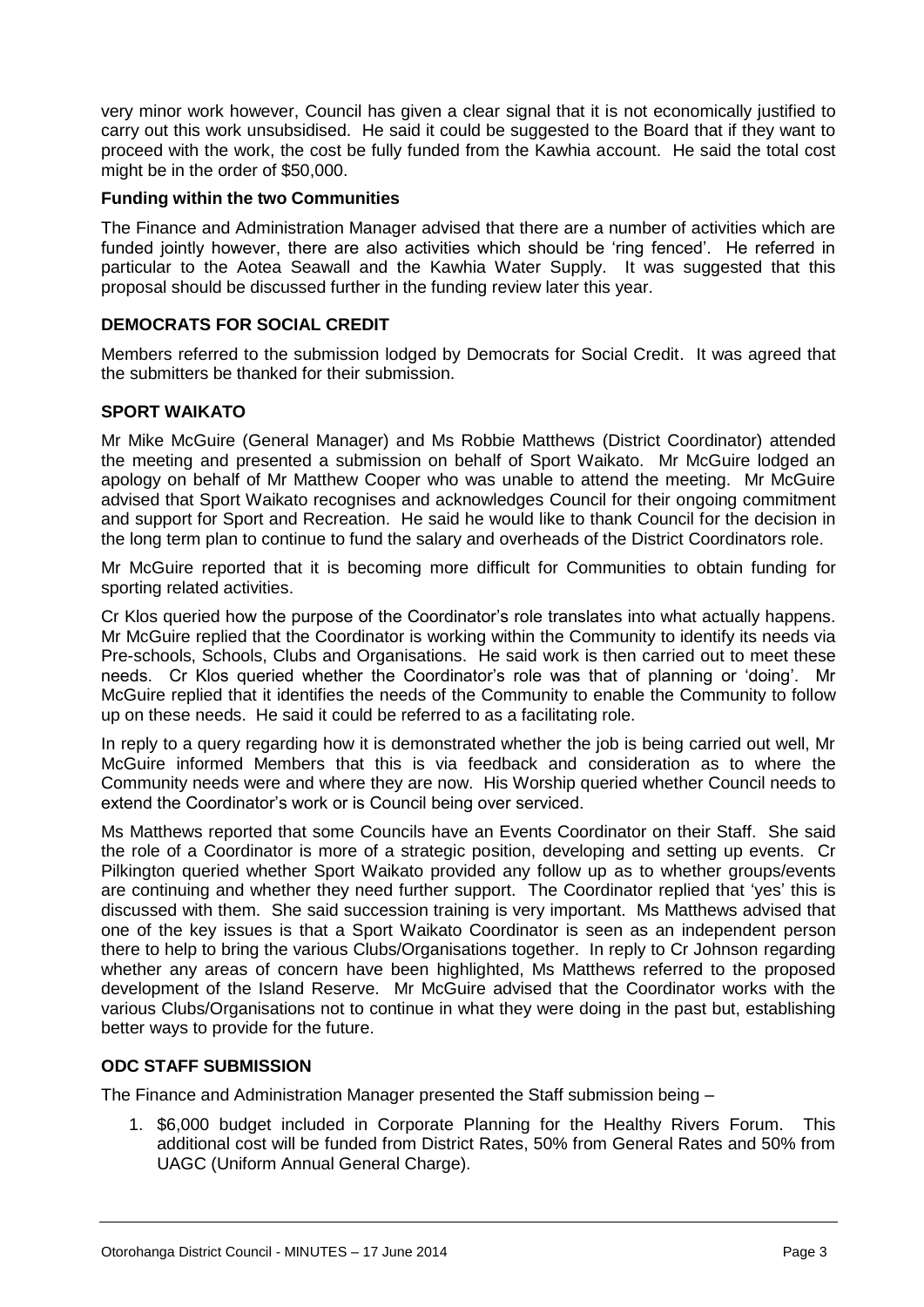Members were informed that this will run for a period of two years. Cr Pilkington queried why this should not be 100% funded by UAGC.

2. \$5,000 budget be included in Furniture and Fittings for services equipment. This will be funded 100% from depreciation reserves and will have no impact on rates.

Members were informed that to date the Services team has been too reliant on the hire sector.

3. Change the heading on page 60 to Funding Impact Statement, to identify that this is the Funding Impact Statement as required under legislation.

#### **CCS DISABILITY ACTION**

Mr Roger Loveless presented their submission in partnership with the 'Access for All' disability stakeholder group.

Mr Loveless thanked Council for going out of its way to make things better for disabled people. He acknowledged the support of Council to date. Mr Loveless suggested that Council keep its lines of communication open with disability people from within the Community.

#### **GENERAL**

#### **MAKING GOOD DECISIONS**

Cr Johnson reported on his attendance at a training seminar held in Auckland on 'Making Good Decisions'. He said he has been working on a draft assignment.

#### **WAIKERIA PRISON LIAISON COMMITTEE MEETING**

Cr Prescott reported on his attendance at a recent meeting of the Waikeria Prison Liaison Committee. He said concern has been expressed regarding the proposed closure of the South Bridge. He further reported that he is unsure as to what is happening with the main Prison building, as it appears there is no urgency in this being demolished.

Cr Klos reported on her attendance at the Waikeria Prison Community Liaison Committee meeting and referred to the economic benefit the District receives by having the facility located there. She said the Prison will be reducing in size when new facilities come on stream.

#### **HEALTHY RIVERS FORUM**

Cr Phillips reported that a meeting of the Healthy Rivers Forum will be held this Thursday 19 June 2014. He said this is run by Dairy NZ, gathering ideas from farmers. He felt that it is important for Members to attend if possible.

Cr Phillips referred to the various cycle ways and said these are fantastic and being used by a considerable number of people both cycling and walking. He felt that these are great facilities and encouraged the use of them.

#### **Item 85 ANNUAL PLAN SUBMISSIONS 2014**

#### **FEDERATED FARMERS NEW ZEALAND**

Mr Zach Mounsey (Otorohanga Branch Chair) and Ms Hilary Walker (Regional Policy Advisor) attended the meeting.

Mr Mounsey outlined his background and advised that he has been a resident in Otorohanga for 18 years. Ms Walker then presented Federated Farmers submission acknowledging that Council is proposing a prudent Draft Annual Plan with a smaller overall increase in total rates than indicated in the Long Term Plan. She said it is pleasing to see that Council is concentrating on its efficiency and effectiveness and prioritising spending. Ms Walker referred to Council's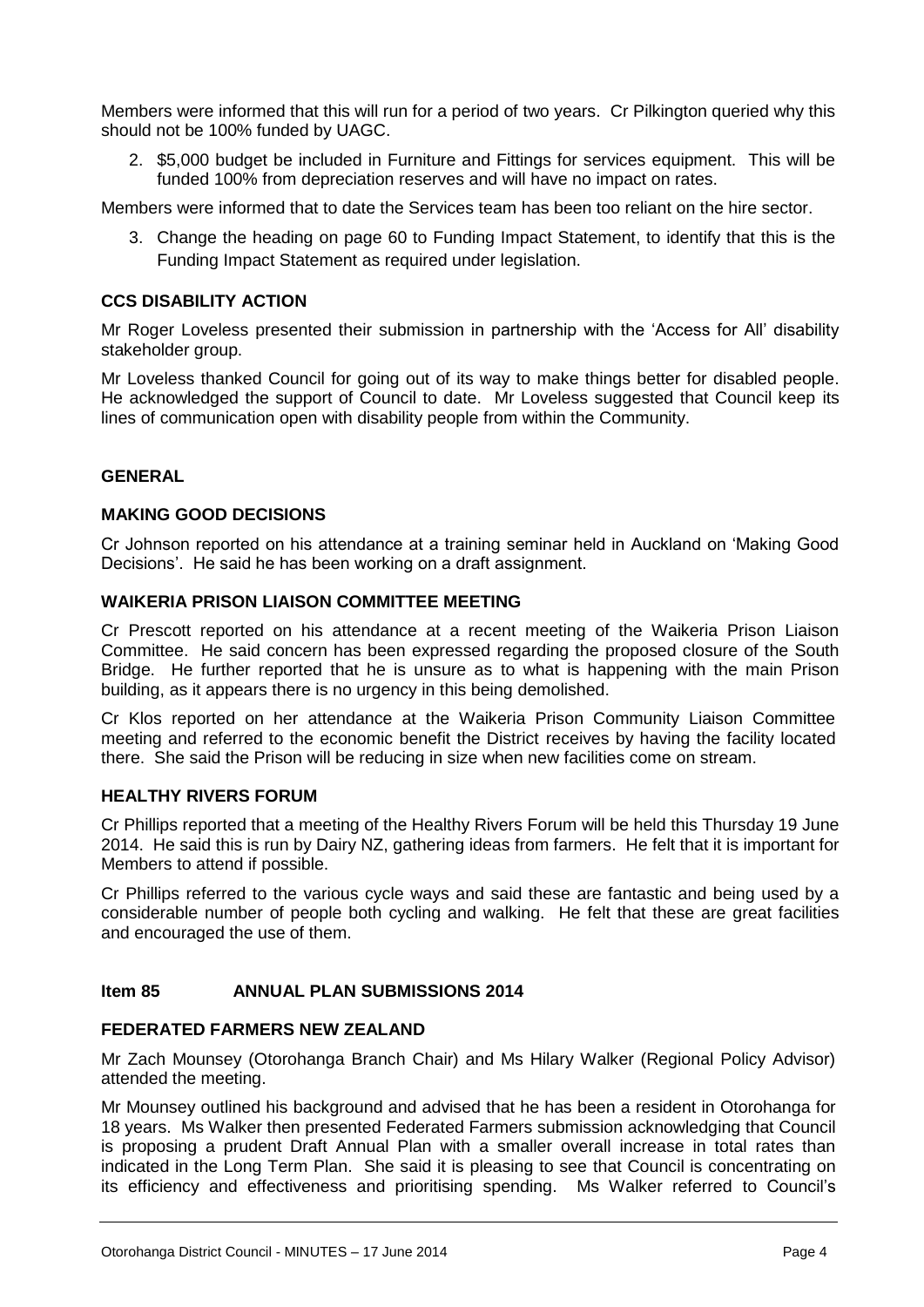decision to sell the Waiwera Street property in Kawhia and supported Council not being involved in property development.

The following recommendations were highlighted –

- 1. Federated Farmers strongly encourages Council to continue proactively engaging with Central Government to ensure decision makers are well aware of the significant and detrimental impact changes to funding mechanisms could have on roading infrastructure in the District.
- 2. That Council prioritises the roading work to focus on the subsidised works on the network, before the FAR rate is reduced.
- 3. That Council involves key stakeholders early in the process of drafting and developing the next LTP.
- 4. That Council continues to deliver a good level of transparency by providing detailed itemised rates demands to all rate payers.
- 5. That the Long Term Plan and Annual Plans continue to include example rates for a wide range of properties which enables readers to compare rates.
- 6. That Council increase its UAGC percentage to the maximum possible allowance.
- 7. That Council continues to use the method of UAGC calculation which only counts targeted uniform charges which are District wide in the 30% gap.
- 8. That the Council continues to make good use of targeted rates to fund services which have a high level of direct and identifiable benefit.
- 9. That Council keeps rate increases as low as possible by using a 'Is this core business' test as the touch stone for any spending decisions.
- 10. That Council identifies why the rural percentage increases are twice that of their urban counter parts.
- 11. That Council reviews the funding allocation split to reduce the general rate contribution and target rates to businesses directly benefiting from the service.

Cr Pilkington acknowledged the effort by Federated Farmers in clarifying issues that evolved last year. She said there are a number of items which will come up for consideration in Councils forthcoming funding review.

Cr Johnson welcomed Mr Mounsey as Chair of the Otorohanga Branch and said it was encouraging to see a youthful image.

#### **THE RENEWABLES MOTUEKA**

Mr Greg Rzesniowiecki on behalf of The Renewables did not attend the meeting as indicated. The purpose of their submission is to inform themselves and others of the consequence of climate change and are strongly of the view that action at every level must be taken to mitigate its effect. The Finance and Administration Manager advised that this submission was received some three months ago and he understood at that time, it was sent to every Council in New Zealand.

#### **RESPONSES TO SUBMISSIONS**

The Enviroschools Foundation - That the Submitter be thanked for their submission and Council confirm its support in principle, for the Enviroschools program.

Kawhia Community Board -

1. That the existing budget for sundry expenses will include footpath extensions to enable the proposed work to be carried out.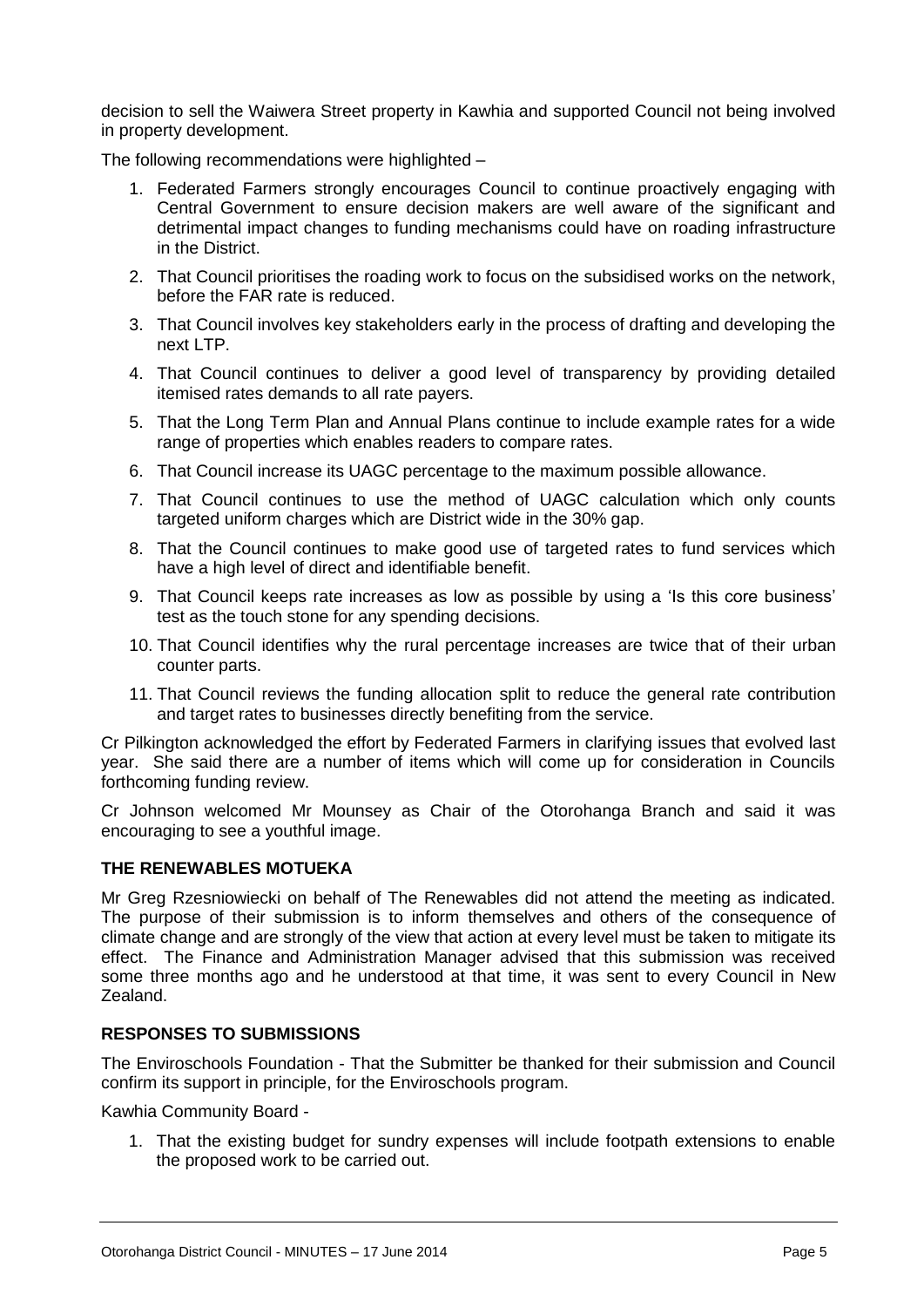- 2. That consistent with existing Council Policy, consideration could in future be given to 'ring fencing' funding of the Seal Extension project.
- 3. That a workshop be conducted prior to the Funding Review involving relevant Council and Kawhia Community Board Members to further explore the issue of funding within the two **Communities.**

Democrats for Social Credit - That Council thank the submitters for their submission and they be advised that Council appreciated receiving their positive comments.

Sport Waikato - That the submitter be thanked for their submission.

Staff Submission - That the proposed changes to the Draft Annual Plan be approved.

Te Hunga Haua Mauri Mo Nga Tangata Katoa (CCS Disability Action) in partnership with 'Access for All' disability stakeholder group – That the submitter be thanked for their submission and they be advised that Council appreciates the positive comments contained therein in particular, to Councils response to their needs.

Federated Farmers NZ –

- 1. That Council thank the submitter for clarity of their responses to issues raised previously.
- 2. Consideration will be given to matters raised as part of the forthcoming funding review process.
- 3. Council continues to use the methodology of calculation which only counts targeted uniform charges, which are district wide in the 30% cap, and that have generally been returned to each year, be accepted.

The Renewables Motueka – That the submitter be thanked for their submission.

#### **Resolved**

That –

- 1. The submissions be received
- 2. Subject to amendments resulting from the submissions, Council adopt the final Annual Plan.

#### **Cr Phillips / Cr Johnson**

#### **Item 86 2014/15 RATES RESOLUTION**

#### **Resolved**

**That** the Otorohanga District Council sets the following rates under the Local Government (Rating) Act 2002, on rating units in the district for the financial year commencing 1 July 2014 and ending on 30 June 2015.

All rates and amounts are plus GST at the prevailing rate. (The prevailing rate is currently 15%)

#### **1. OTOROHANGA DISTRICT**

a. General Rate

A General Rate set under section 13 of the Local Government (Rating) Act 2002 of 0.0006088 cents in the dollar on the capital value of all rating units within the Otorohanga District.

#### b. Uniform Annual General Charge

A Uniform Annual General Charge of \$327.93 per rating unit on all rating units within the Otorohanga District, set under section 15 of the Local Government (Rating) Act 2002.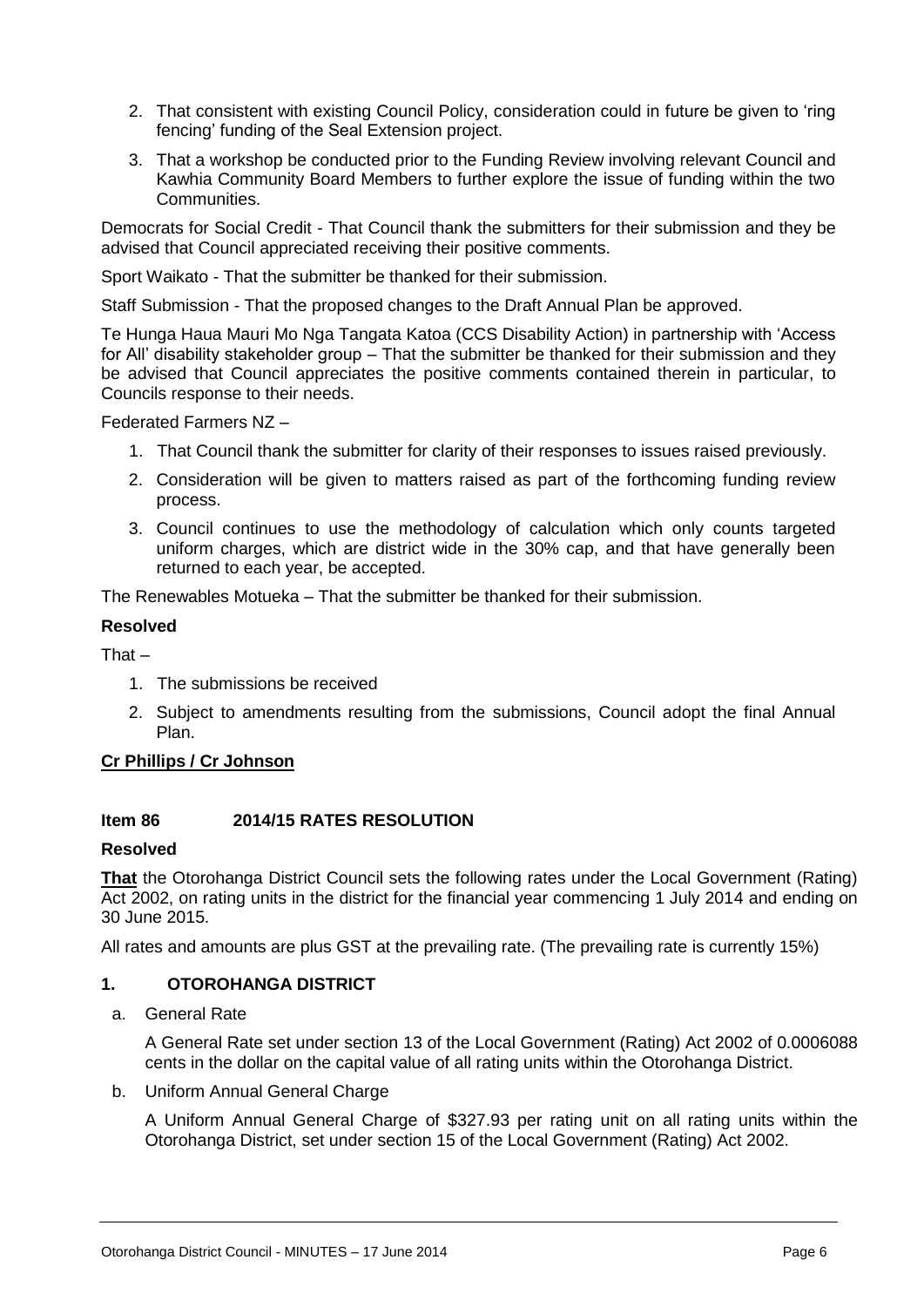#### **2. OTOROHANGA RURAL**

#### a. Rural Targeted Rate

A Targeted Rate set under section 16 of the Local Government (Rating) Act 2002 of 0.0000273 cents in the dollar on the capital value of all rating units within the Otorohanga District with the exception of the Otorohanga Community and Kawhia Community areas.

b. Rural Uniform Targeted Rate

A Targeted Rate set under section 16 of the Local Government (Rating) Act 2002 of \$91.31 per rating unit on all rating units within the Otorohanga District with the exception of the Otorohanga and Kawhia Community areas.

#### **3. OTOROHANGA COMMUNITY**

#### a. Otorohanga Community Targeted Rate

A Targeted Rate set under section 16 of the Local Government (Rating) Act 2002 on every rating unit within the Otorohanga Community area, assessed on a differential basis as described below:

- i. a rate of 0.0009506 cents in the dollar of capital value on every rating unit in the "commercial" category.
- ii. a rate of 0.0003802 cents in the dollar of capital value on every rating unit in the "residential" category.
- b. Otorohanga Community Uniform Targeted Rate

A Targeted Rate set under section 16 of the Local Government (Rating) Act 2002 of \$183.75 per rating unit on all rating units within the Otorohanga Community area

#### **4. KAWHIA COMMUNITY**

a. Kawhia Community Targeted Rate

A Targeted Rate set under section 16 of the Local Government (Rating) Act 2002 of 0.0004817 cents in the dollar of capital value on all rating units within the Kawhia Community area.

b. Kawhia Community Uniform Targeted Rate

A Targeted Rate set under section 16 of the Local Government (Rating) Act 2002 of \$90.73 per rating unit on all rating units within the Kawhia Community area

#### **5. TARGETED LOAN RATES**

a. Otorohanga Sewage Treatment Loan Rate

A Targeted Rate set under section 16 of the Local Government (Rating) Act 2002 e on every rating unit within the Otorohanga Community area, assessed on a differential basis as described below:

- i. a rate of 0.0006877 cents in the dollar of capital value on every rating unit in the "commercial" category.
- ii. a rate of 0.0002751 cents in the dollar of capital value on every rating unit in the "residential" category.
- b. Otorohanga Water Supply Loan Rate

A Targeted Rate set under section 16 of the Local Government (Rating) Act 2002 on every rating unit within the Otorohanga Community area, assessed on a differential basis as described below: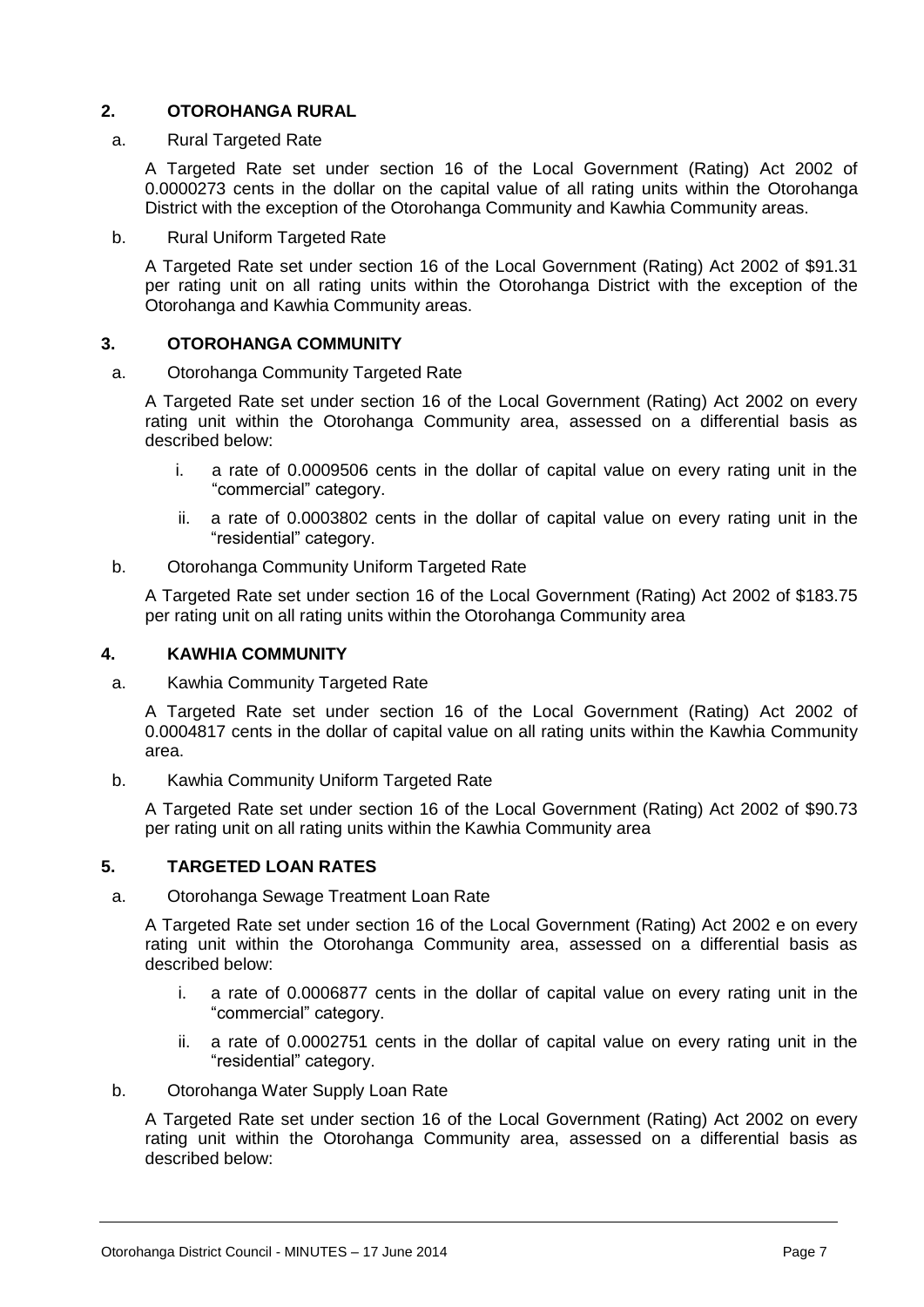- i. a rate of 0.0001823 cents in the dollar of capital value on every rating unit in the "commercial" category.
- ii. a rate of 0.0000729 cents in the dollar of capital value on every rating unit in the "residential" category.
- c. Kawhia Water Supply

A Targeted Rate set under section 16 of the Local Government (Rating) Act 2002 of 0.0001599 cents in the dollar of capital value on all rating units within the Kawhia Community area.

d. Arohena Rural Water Supply

A Targeted Rate set under section 16 of the Local Government (Rating) Act 2002 of 0.0001013 cents in the dollar of capital value on all rating units within the Arohena Rural Water Supply Area.

e. Aotea Erosion Protection

A Targeted Rate set under section 16 of the Local Government (Rating) Act 2002 of \$514.31 per rating unit on all rating units within the Aotea Community, excluding those with properties in the Morrison Subdivision and properties that have previously paid a capital contribution.

#### **6. TARGETED RATES**

- a. Roading
	- i. A Targeted Rate set under section 16 of the Local Government (Rating) Act 2002 made of 0.0011006 cents in the dollar of capital value on all rating units within the Otorohanga District.
	- ii. A Targeted Rate set under section 16 of the Local Government (Rating) Act 2002 made of \$273.95 per rating unit on all rating units within the Otorohanga District.
- b. Security Patrol
	- i. A Targeted Rate set under section 16 of the Local Government (Rating) Act 2002 made of 0.0007482 cents in the dollar of capital value on all rating units within the "Security Patrol Area" in the Otorohanga Community
	- ii. A Targeted Rate set under section 16 of the Local Government (Rating) Act 2002 made of \$334.41 per rating unit on all rating units within the "Security Patrol Area" in the Otorohanga Community
- c. Otorohanga CBD Development Rate
	- i. A Targeted Rate of 0.0001047 cents in the dollar on the capital value of all rating units in the "commercial" category of the Otorohanga Community.
	- ii. A Uniform Targeted Rate of \$134.75 per rating unit on each rating unit units in the "commercial" category of the Otorohanga Community.
- d. Aotea Erosion Targeted Rate

A Targeted Rate set under section 16 of the Local Government (Rating) Act 2002 of \$90.91 per rating unit on all rating units within the Aotea Community.

e. District Halls

A Targeted Rate set under section 16 of the Local Government (Rating) Act 2002 for all rating units within the defined hall areas as follows: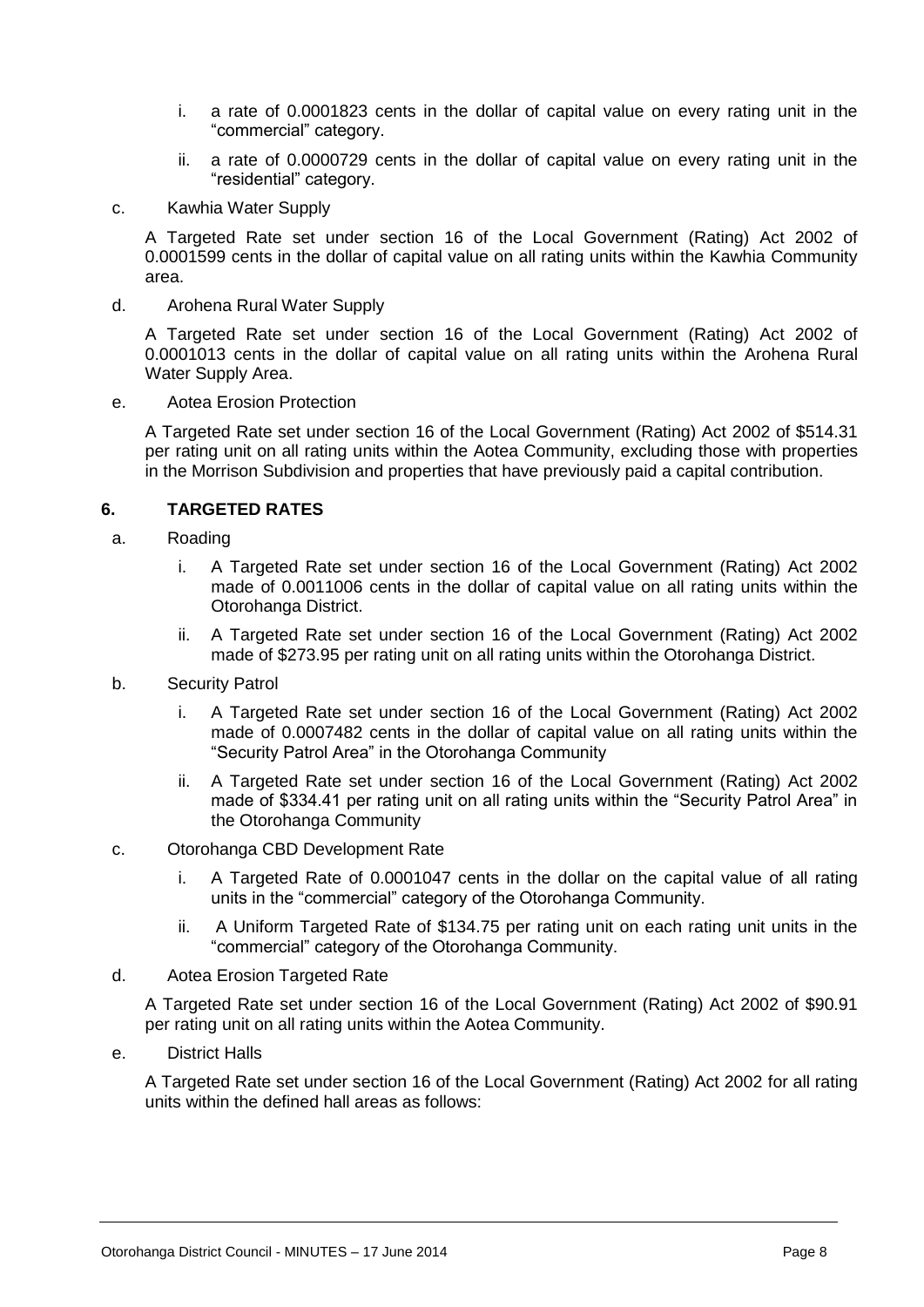| <b>HALL</b><br>SEPARATE RATE IN \$<br><b>RATING DISTRICT</b> |           | <b>RATING</b><br><b>SYSTEM</b> | <b>UNIFORM</b><br><b>ANNUAL</b><br><b>CHARGE</b> |                 |
|--------------------------------------------------------------|-----------|--------------------------------|--------------------------------------------------|-----------------|
| Arohena                                                      | 0.0000050 | capital value                  | \$45.00                                          | Per rating unit |
| Kio Kio                                                      | 0.000009  | capital value                  | \$20.00                                          | Per rating unit |
| <b>Tokanui Crossroads</b>                                    |           |                                | \$20.00                                          | Per rating unit |
| Puketotara/ Ngutunui                                         | 0.000003  | capital value                  | \$9.00                                           | Per rating unit |
| Maihiihi                                                     | 0.000017  | capital value                  |                                                  |                 |
| Otewa                                                        |           |                                | \$18.00                                          | Per rating unit |
| Honikiwi                                                     | 0.000013  | capital value                  |                                                  |                 |

#### **7. TARGETED REFUSE RATES**

#### **Otorohanga Community**

A Targeted Rate set under section 16 of the Local Government (Rating) Act 2002 of \$107.03 per separately used or inhabited part on all rating units within the Otorohanga Refuse Collection Area.

#### **Kawhia Community**

A Targeted Rate set under section 16 of the Local Government (Rating) Act 2002 of \$216.98 in respect of each separately used or inhabited part of a rating unit in the Kawhia Refuse Collection Area.

#### **8. TARGETED WATER RATES**

#### **Otorohanga Community**

- a. A Targeted Rate set under section 16 of the Local Government (Rating) Act 2002 of \$284.55 on every separately used or inhabited part of a rating unit within the Otorohanga Community which receives an ordinary supply of water from the Otorohanga Community Water Supply.
- b. A Targeted Rate set under section 16 of the Local Government (Rating) Act 2002 of \$312.50 on every separately used or inhabited part of a rating unit located outside the Otorohanga Community which receives an ordinary supply of water from the Otorohanga Community Water Supply.

#### **Kawhia Community**

c. A Targeted Rate set under section 16 of the Local Government (Rating) Act 2002 of \$401.92 on every separately used or inhabited part of a rating unit, which receives an ordinary supply of water within the Kawhia Community.

#### **9. TARGETED SEWERAGE RATES**

A Targeted Rate set under section 16 of the Local Government (Rating) Act 2002 of \$292.32 for the first water closet or urinal and \$0 for the second to fourth, \$44.44 for subsequent closets or urinals, on every separately used or inhabited part of a rating unit connected, either directly or through a private drain to the Otorohanga Community Sewerage Scheme.

#### **10. TARGETED RATES FOR EXTRAORDINARY WATER SUPPLY**

#### **Otorohanga Community**

a. A targeted rate for water supply, set under section 19 of the Local Government (Rating) Act 2002, of \$0.57 cents per cubic metre of water consumed in excess of 220 cubic metres, for each rateable rating unit within the Otorohanga Community on a metered supply.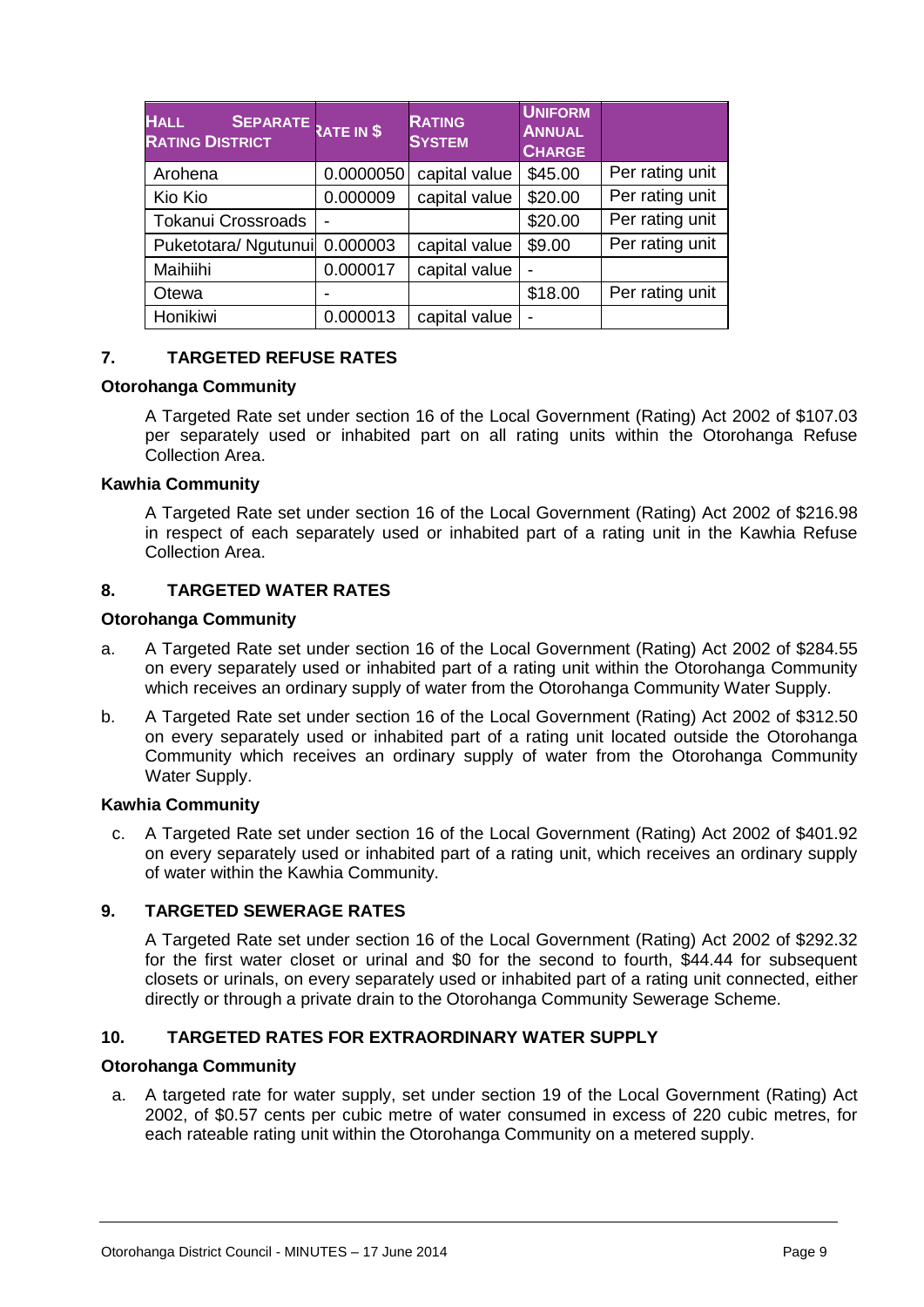- b. A targeted rate for water supply, set under section 19 of the Local Government (Rating) Act 2002, of \$0.76 cents per cubic metre of water consumed for each non-rateable separate rating unit within the Otorohanga Community with a minimum charge of \$178.25 per annum.
- c. A Targeted Rate set under section 16 of the Local Government (Rating) Act 2002 of \$284.55 on every non-rateable separate rating unit located inside the Otorohanga Community which receives a supply of water from the Otorohanga Community Water Supply.
- d. A targeted rate for water supply, set under section 19 of the Local Government (Rating) Act 2002, of \$0.76 cents per cubic metre of water consumed for each separate rating unit whether rateable or non-rateable outside the Otorohanga Community on a metered supply.
- e. A targeted rate for water supply, set under section 16 of the Local Government (Rating) Act 2002, of \$102.22 per meter for each separate rating unit whether rateable or non-rateable receiving an extraordinary supply from the Otorohanga Community Water Supply.

#### **Kawhia Community**

- a. A targeted rate for water supply, set under section 19 of the Local Government (Rating) Act 2002, of \$1.01 cents per cubic metre of water consumed in excess of 220 cubic metres, for each rating unit, whether rateable or non-rateable, within the Kawhia Community on a metered supply.
- b. A targeted rate for water supply, set under section 19 of the Local Government (Rating) Act 2002, of \$1.17 cents per cubic metre of water consumed in excess of 220 cubic metres, for each rating unit, whether rateable or non-rateable, outside the Kawhia Community on a metered supply, with a minimum charge of \$401.92.
- c. A targeted rate for water supply, set under section 16 of the Local Government (Rating) Act 2002, of \$102.22 per meter for each separate rating unit whether rateable or non-rateable receiving an extraordinary supply from the Kawhia Community Water Supply.
- d. A targeted rate for water supply, set under section 19 of the Local Government (Rating) Act 2002, of \$10.22 cents per cubic metre of water consumed between the period of 20 December 2014 and 20 February 2015, for each rating unit meeting the Peak Season Metered Water Charges criteria, within the Kawhia Community on a metered supply.

#### **11. RURAL WATER SUPPLIES**

- a. A targeted rate for water supply, set under section 19 of the Local Government (Rating) Act 2002, of \$0.40 cents per cubic metre of water consumed, whether rateable or non-rateable, within the Arohena Rural Water Supply Area.
- b. A targeted rate for water supply, set under section 16 of the Local Government (Rating) Act 2002, of \$377.78 per meter within the Arohena Rural Water Supply Area.
- c. A targeted rate for water supply, set under section 19 of the Local Government (Rating) Act 2002, of \$0.35 cents per cubic metre of water consumed, whether rateable or non-rateable, within the Ranginui Rural Water Supply Area.
- d. A targeted rate for water supply, set under section 16 of the Local Government (Rating) Act 2002, of \$1,800.00 for the first meter per property within the Ranginui Rural Water Supply Area.
- e. A targeted rate for water supply, set under section 19 of the Local Government (Rating) Act 2002, of \$0.87 cents per cubic metre of water consumed, whether rateable or non-rateable, within the Tihiroa Rural Water Supply Area.
- f. A targeted rate for water supply, set under section 16 of the Local Government (Rating) Act 2002, of \$400.00 per meter within the Tihiroa Rural Water Supply Area.
- g. A targeted rate for water supply, set under section 19 of the Local Government (Rating) Act 2002, of \$0.52 cents per cubic metre of water consumed, whether rateable or non-rateable, within the Waipa Rural Water Supply Area.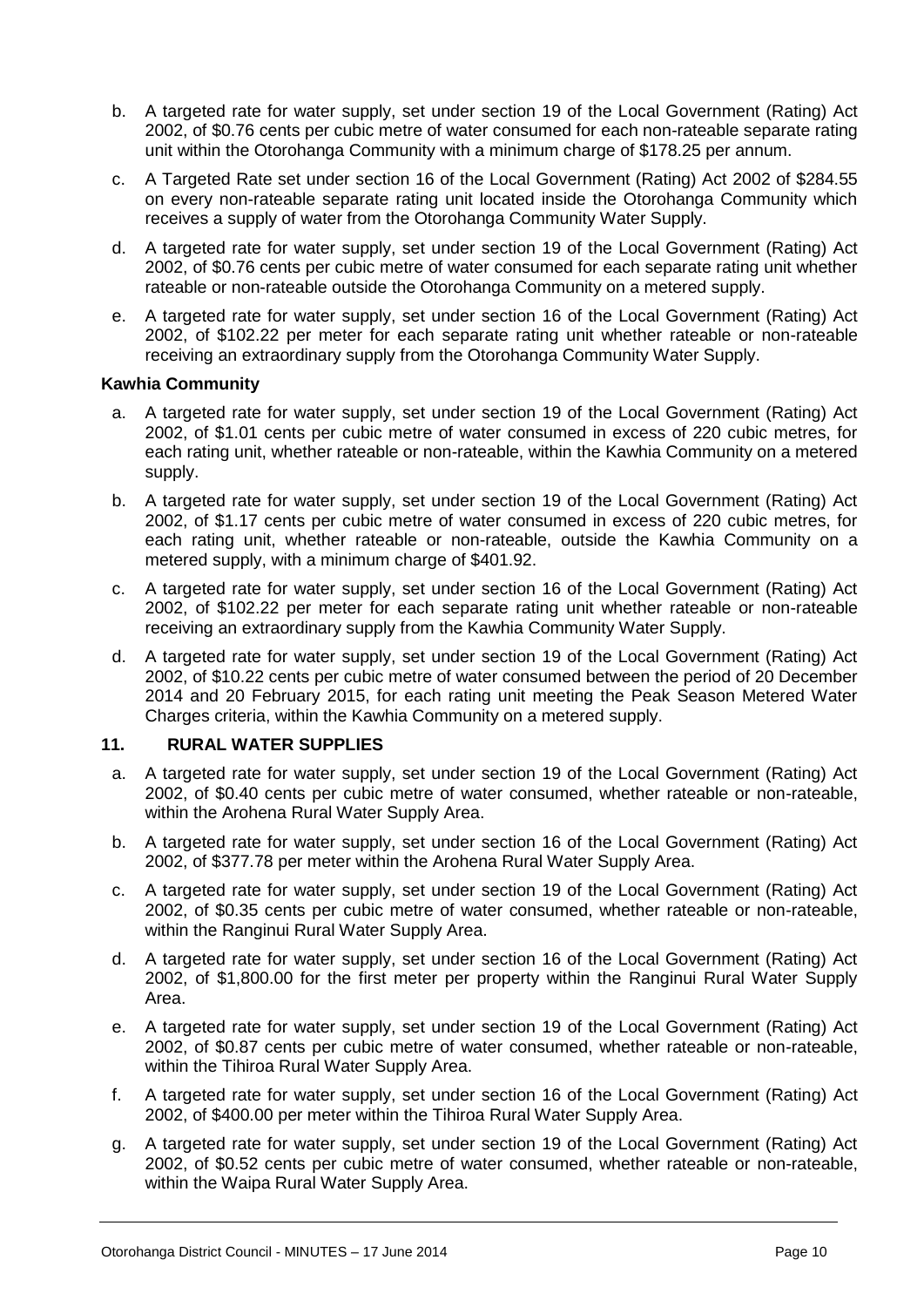h. A targeted rate for water supply, set under section 16 of the Local Government (Rating) Act 2002, of \$88.88 per meter within the Waipa Rural Water Supply Area

**That** the Council adopt the definitions for its differential categories set out in the funding impact statement contained in the 2014/15 Annual Plan as its differential rating categories for the year.

**That** with the exception of water by meter charges, all rates will be payable in two equal instalments with the due dates for payment being:

| Instalment One | 29 August 2014  |
|----------------|-----------------|
| Instalment Two | 30 January 2015 |

**That** water by meter charges will be payable in two instalments with the due dates for payment being:

| Instalment One | 29 August 2014  |
|----------------|-----------------|
| Instalment Two | 30 January 2015 |

**That** the Council apply the following penalties as follows:

a. A charge of 10 percent on so much of any instalment, excluding metered water charges, that has been assessed after 1 July 2014 and which is unpaid after the due dates below:

| Instalment One | 29 August 2014  |
|----------------|-----------------|
| Instalment Two | 30 January 2015 |

b. A charge of 5 percent on so much of any metered water charges instalment that has been assessed after 1 July 2014 and which is unpaid after the due dates below:

| Instalment One | 29 August 2014  |
|----------------|-----------------|
| Instalment Two | 30 January 2015 |

- c. A charge of 10 percent on so much of any rates, excluding metered water charges, assessed before 1 July 2014 that remain unpaid on 1 July 2014
- d. A further amount of 10 percent on any rates, excluding metered water charges, to which a penalty has been added under (c) if rates remain unpaid on 5 January 2105.

**That** rates shall be payable at any of the following places:

- a. The council offices, 17 Maniapoto Street, Otorohanga
- b. Using online banking or direct debit facilities established by the Council

#### **Cr Phillips / Cr Prescott**

#### **Item 87 ODC MATTERS REFERRED FROM 20 MAY 2014**

#### **Discussion**

The Governance Supervisor took Members through Matters Referred.

#### **FUNDING FOR INSULATION**

The Chief Executive reported that information has been provided and that the Governance Supervisor will be Council's contact in the promotion of this Scheme. He said Council will encourage those people that qualify to take up the offer of free insulation in their homes.

#### **WATER LINE – RANGIATEA ROAD**

The Chief Executive reported that this matter has not been resolved. He said he has spoken to Cr Phillips regarding the situation. The Chief Executive reported that the pipe from the water line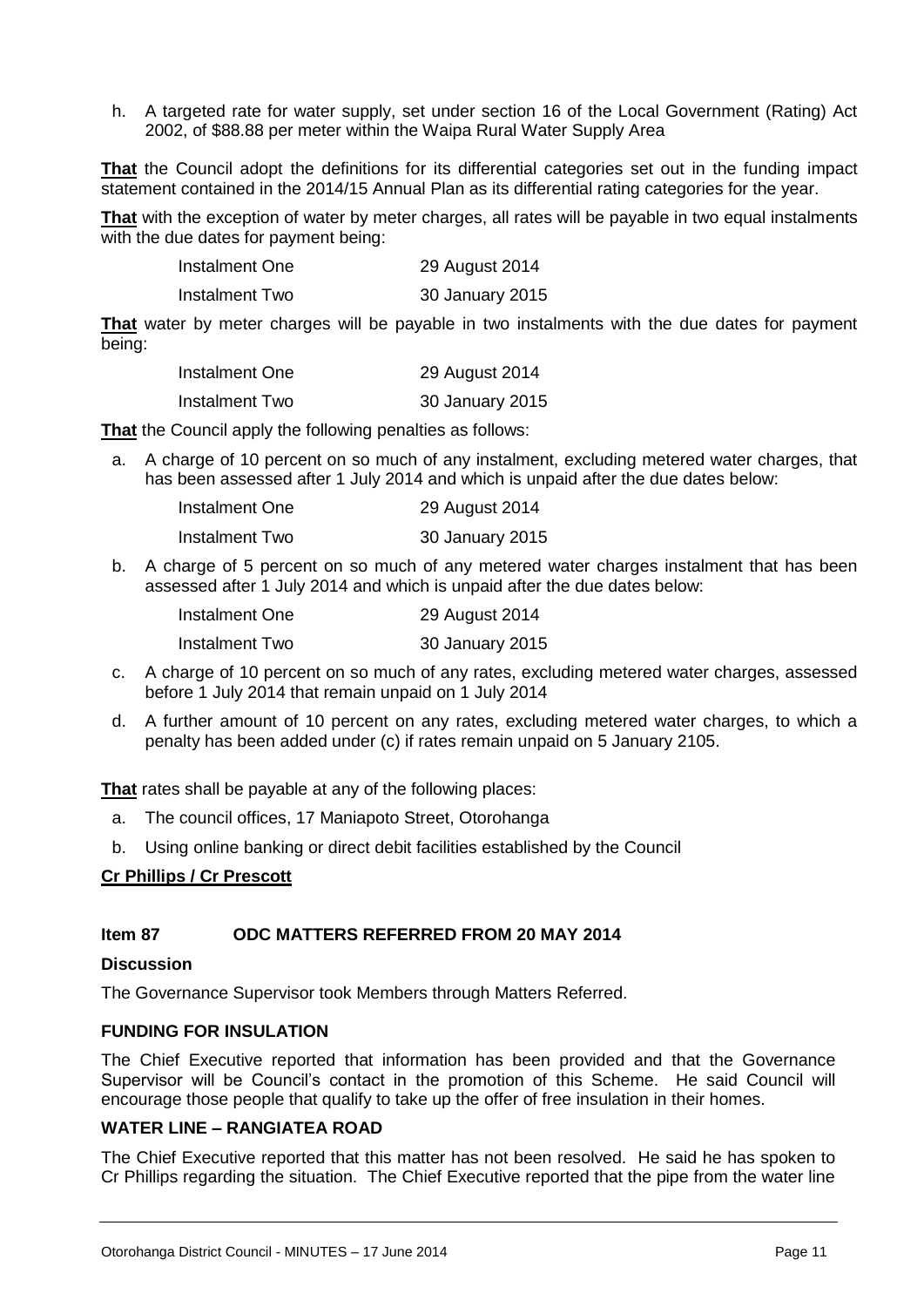on Rangiatea Road is not in a defined area. He said any costs will have to be met by the Otorohanga Community Board although this is outside of the Community. The Chief Executive advised that clarity needs to be established as to the service provided outside of the Community.

#### **VEHICLE CROSSING BOND – RURAL AREA**

The Environmental Services Manager reported that technically, if anyone applies for an activity on their property and the crossing is not up to standard, then it is necessary for them to obtain a Resource Consent to upgrade the entrance way.

The Environmental Services Manager further reported that the view of Councils Roading Staff is that if the crossing is acceptable then Council will take the Bond and should work be required, then this will be put towards the cost. He said the District Building Control Officer exercises discretion in this matter.

#### **GENERAL**

#### **RURAL PROVINCIAL MEETING**

Cr Pilkington reported on her attendance at the Rural Provincial Meeting held recently and said this was a very interesting meeting with valuable information given. She then highlighted the following –

- 1. Earthquake Prone Building Amendment Bill. Cr Pilkington reported that Minister Nick Smith is pragmatic and understands the life/safety/economics trade-off in respect of the earthquake strengthening requirements. She said LGNZ's position aligns with Federated Farmers NZ and Business NZ on this issue.
- 2. LGNZ Funding Review with an aging population and an increasing number of people on fixed incomes, it is not sustainable for rates to keep rising therefore we must find an alternative to the current rating system.
- 3. Derelict Properties there is a very high threshold to be able to do anything about them potential proposed solution to add a definition into the Building Act. A Bylaw is not a solution as the effects of a Local Bylaw cannot exceed those of Government legislation.
- 4. Local Alcohol Policy Cr Pilkington reported that two test case appeals are being heard during July/August. She said the appeals are demanding evidence based justification. The level of consultation will be very important to the judges in their decision making.
- 5. FAR Review Cr Pilkington reported that the final rates will be out between October and December 2014. She advised that Central Government will not be increasing the pool of funding and that emergency works funding is under scrutiny.
- 6. National Monitoring System (RMA) Cr Pilkington queried whether this Council has electronic capability for the reporting system required.

Cr Pilkington expressed her thanks to Council for giving her the opportunity to attend the Rural Provincial Meeting.

His Worship referred to risks such as earthquake, volcanic activity etc and advised that different levels of risk have been identified from slight to extreme.

#### **OTOROHANGA DISTRICT DEVELOPMENT BOARD**

Cr Pilkington informed Members of an Otorohanga District Development Board Workshop Meeting to be held tomorrow morning.

#### **IWI LIAISON GROUP**

Cr Klos expressed the opinion that she sees this group as an important element of governance and that this Council does not have such a Group.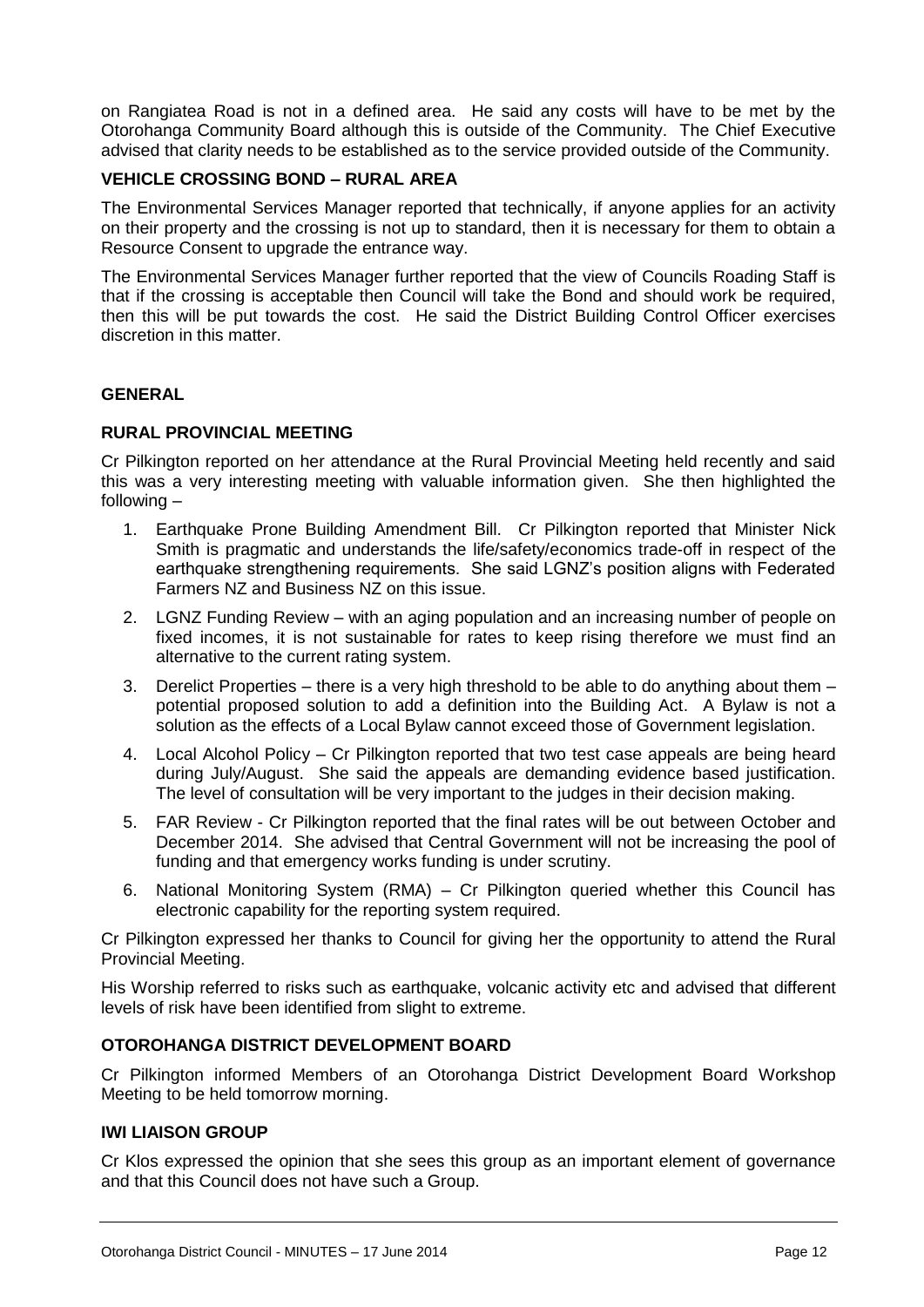#### **EARTHQUAKE SUBSEQUENCES**

Cr Williams reported on the number of yellow stickered houses in Wellington being notified as earthquake prone. She said that Local Government New Zealand is lobbying this issue on Council's behalf.

#### **LUNCHEON ADJOURNMENT**

Council adjourned for luncheon at 1.45pm and resumed at 2.20pm.

Cr's Klos, Johnson and Prescott left the meeting prior to it being resumed.

#### **MAYOR'S TASKFORCE FOR JOBS**

His Worship reported on his attendance at a recent Mayors Taskforce for Jobs meeting whereat Ministers Bennett, Bridges and Joyce were in attendance. He advised that the local scheme is not reliant on Central Government funding and it is hoped this will carry on.

#### **CIVIL DEFENCE**

His Worship reported that Council staff have carried out a considerable amount of Civil Defence training recently. He said from the feedback received there has been a real improvement in Council's ability to provide this service. In reply to Cr Tindle regarding Council's capacity to fulfil the needs of Civil Defence, His Worship replied that working together with other Councils and the Waikato Centre, this should be achieved.

#### **WAIKATO SPORTS**

His Worship referred to a Consultation Survey being undertaken on Sports facilities and focusing on Sport proactively.

#### **TRIENNIAL AGREEMENT**

His Worship reported that 10 out of 12 Councils have previously signed the agreement. He said the Thames/Coromandel District Council will now sign the agreement with eight added protocols and that it is the belief that the Rotorua District Council will follow suit.

#### **COUNCIL NEWSLETTER**

The Chief Executive informed Members that Council's 6 monthly newsletter will be posted out during July 2014 and will include a Level of Service Survey.

#### **COUNCIL BUILDING**

The Chief Executive referred to the approval given by Council that a picture panel be placed on the exterior wall of the Council building fronting Wahanui Crescent. He said it is now the intention to fix three panels to the wall however, in his opinion this will enhance the building.

#### **KOTUI LIBRARY SYSTEM**

The Finance and Ad ministration Manager informed Members that a workshop meeting will be held after the Council meeting in July 2014 to further consider the Kotui Library System. He said a Consultant has been employed to prepare a report on the future of libraries and where they are going. He said a presentation will be given at the workshop.

#### **LONG TERM PLAN PROCESS**

The Finance and administration Manager reported that there are a number of issues Councillors need to be directly involved in, such as Policy revisions etc.

#### **STRATEGIC DIRECTION**

It was agreed that a meeting be held on Monday 28 July commencing at 10.00am.